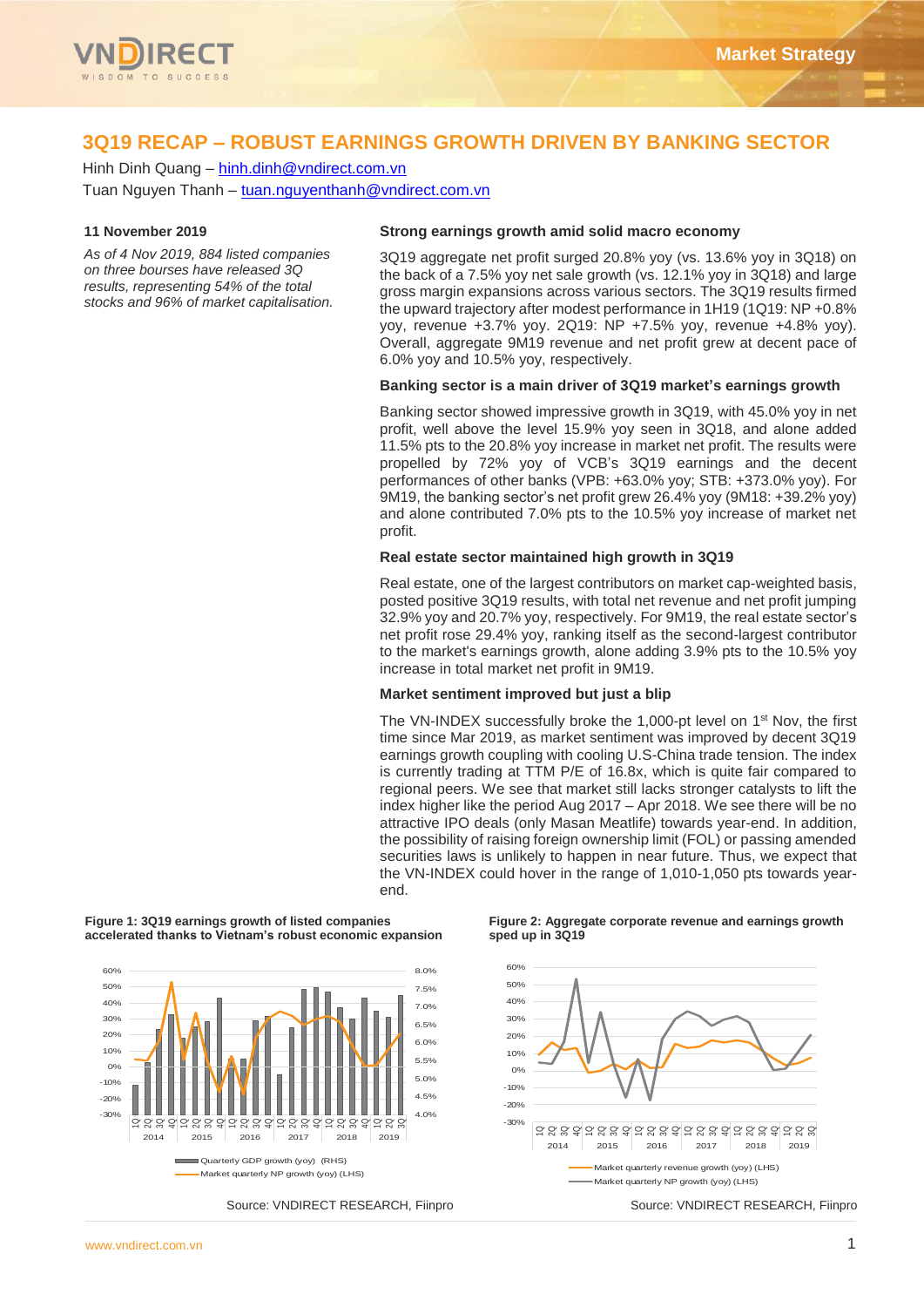

## **3Q19 RECAP – ROBUST EARNINGS GROWTH DRIVEN BY BANKING SECTOR**

## **Embarking on an upward trajectory**

3Q19 aggregate net profit surged 20.8% yoy (vs. 13.6% yoy in 3Q18) on the back of a 7.5% yoy net sale growth (vs. 12.1% yoy in 3Q18) and large gross margin expansions across various sectors. The 3Q19 results firmed the upward trajectory after modest performance in 1H19 (1Q19: NP +0.8% yoy, revenue +3.7% yoy. 2Q19: NP +7.5% yoy, revenue +4.8% yoy).

Overall, aggregate 9M19 revenue and net profit grew at decent pace of 6.0% yoy and 10.5% yoy, respectively, however still lagging behind the outstanding performances last year.

|             | 3Q19<br>arowth | 3Q18<br>arowth | 9M19<br>growth | 9M18<br>growth | growth   | growth | revenuel revenuel revenuel revenuel 3Q19 NPI3Q18 NPI9M19 NPI<br>arowth | <b>9M18 NP</b><br>growth |
|-------------|----------------|----------------|----------------|----------------|----------|--------|------------------------------------------------------------------------|--------------------------|
| All market  | 7.5%           | 12.1%          | 6.0%           | 16.2%          | 20.8%    | 13.6%  | 10.5%                                                                  | 22.6%                    |
| <b>VN30</b> | 12.4%          | 12.4%          | 11.1%          | 21.2%          | 25.5%    | 24.0%  | 13.3%                                                                  | 38.3%                    |
| Large caps  | 12.6%          | 16.1%          | 8.0%           | 21.2%          | 29.3%    | 15.8%  | 16.3%                                                                  | 30.4%                    |
| Mid caps    | 2.5%           | 7.2%           | 4.2%           | 14.1%          | 6.3%     | 6.6%   | $-0.3%$                                                                | 8.2%                     |
| Small caps  | 1.6%           | 10.3%          | 2.9%           | 8.9%           | $-20.2%$ | 16.7%  | $-17.7%$                                                               | 4.8%                     |

# **Figure 3: Market's earnings snapshot**

Source: VNDIRECT RESEARCH, Fiinpro

Large-cap stocks were the main driver of the overall market earnings growth, recording an impressive net profit growth of 29.3% yoy in 3Q19 (vs. 15.8% yoy in 3Q18). On another note, mid-cap and small-cap stocks witnessed a slowdown in earnings growth, of which 3Q19 aggregate net profit of mid-cap stocks rose 6.3% yoy which is lower than a 6.6% net profit growth in 3Q18 while aggregate 3Q19 net profit of small-cap stocks even slumped by 20.2% yoy in 3Q19, compared to a 16.7% yoy increase in net profit in 3Q18.

#### **9M19 earning growth is better than our expectation**

The total net profit under our coverage universe grew 15.4% yoy in 9M19, outpacing the market earnings growth and exceeding our fullyear forecast of 12.7% growth. A total of 56% of companies under our coverage posted 9M19 results in line with our forecasts, while 21% beat, and 23% missed our expectations. We believe this better-thanexpected performance will trigger earnings upgrades in the next couple of weeks.

#### **Figure 4: Top positive surprise under our coverage Figure 5: Top disappointed ones under our coverage**

| <b>Ticker</b> | 9M <sub>19</sub> net<br>profit growth | Our latest forecast net profit<br>growth for full year | % complete<br>full-year<br>forecast |
|---------------|---------------------------------------|--------------------------------------------------------|-------------------------------------|
| <b>LPB</b>    | 58.7%                                 | 42.0%                                                  | 96.2%                               |
| <b>VIB</b>    | 69.4%                                 | 20.4%                                                  | 88.3%                               |
| <b>POW</b>    | 31.3%                                 | 35.9%                                                  | 84.0%                               |
| <b>ACV</b>    | 19.3%                                 | 11.8%                                                  | 83.0%                               |
| <b>VCB</b>    | 50.7%                                 | 21.7%                                                  | 79.4%                               |

| <b>Ticker</b> | profit growth | 9M19 net Our latest forecast net profit<br>growth for full year | % complete<br>full-year<br>forecast |
|---------------|---------------|-----------------------------------------------------------------|-------------------------------------|
| <b>PVD</b>    | $N/A^*$       | 13.0%                                                           | 21.7%                               |
| <b>DPM</b>    | $-73.9%$      | $-46.4%$                                                        | 38.3%                               |
| <b>PVS</b>    | $-8.7%$       | 8.9%                                                            | 56.9%                               |
| <b>KBC</b>    | 2.2%          | 12.0%                                                           | 59.5%                               |
| <b>TCM</b>    | $-28.0%$      | $-1.8%$                                                         | 60.0%                               |

**Source: VNDIRECT RESEARCH Source: VNDIRECT RESEARCH**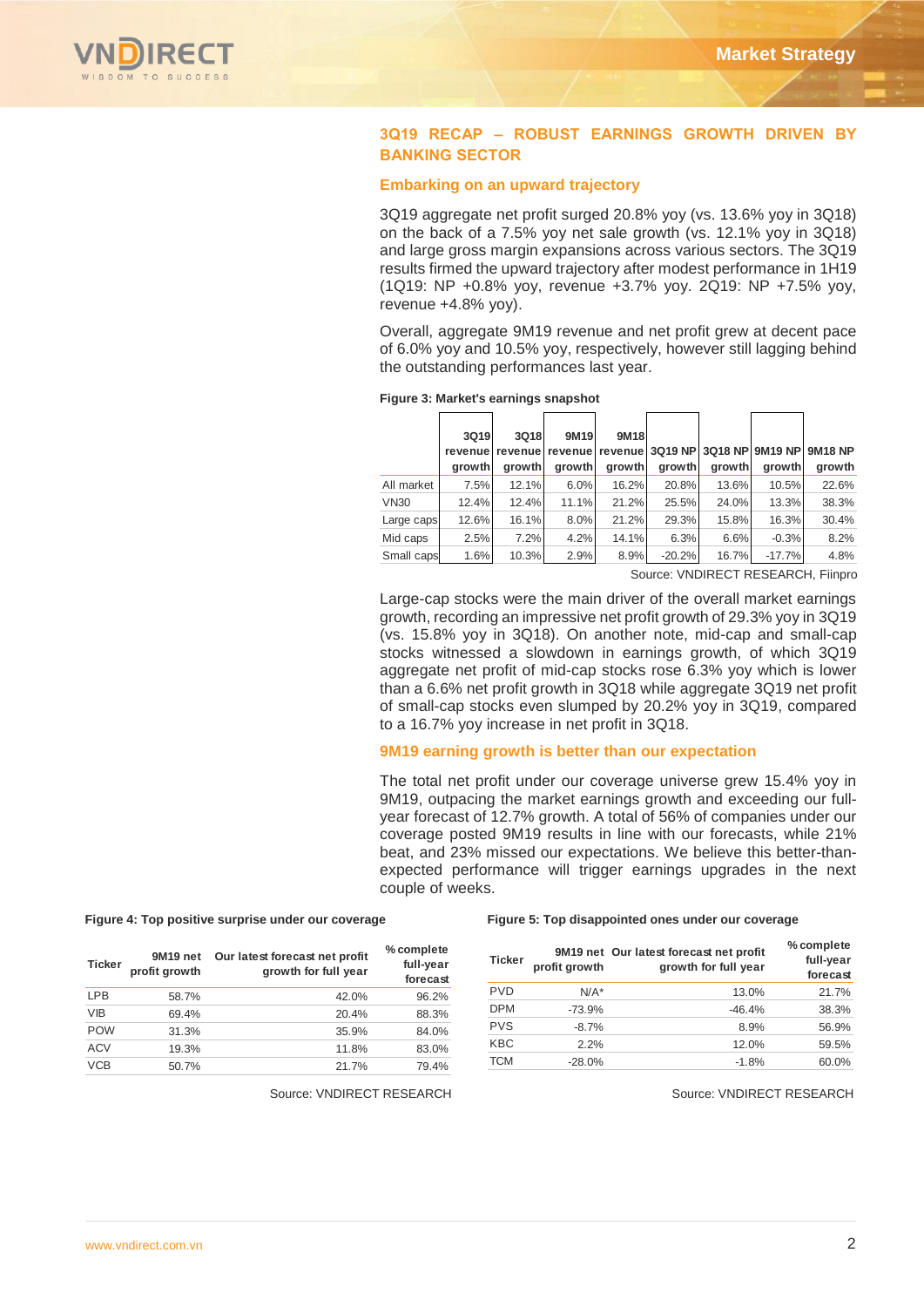

# **RESULTS REVIEW BY SECTORS**

## **Banking, Power and Real Estate fueled 3Q19 earnings growth**

#### **Figure 6: Revenue and net profit growth review by sectors**

|                              | 3Q19<br>revenue<br>growth | 3Q18<br>revenue<br>growth | 3Q19 NP<br>growth | 3Q18 NP<br>growth | % contribution<br>in Market's<br>3Q19 profit<br>growth | <b>9M19 NP</b><br>growth | <b>9M18 NP</b><br>growth | % contribution<br>in Market's<br>9M19 profit<br>growth |
|------------------------------|---------------------------|---------------------------|-------------------|-------------------|--------------------------------------------------------|--------------------------|--------------------------|--------------------------------------------------------|
| Automobiles & Parts          | 28.6%                     | $-5.8%$                   | 24.4%             | 20.6%             | 0.1%                                                   | 15,3%                    | $-6.7%$                  | 0.1%                                                   |
| <b>Banks</b>                 |                           |                           | 45.0%             | 15.9%             | 11.5%                                                  | 26,4%                    | 39.2%                    | 7.0%                                                   |
| Beverage                     | 11.9%                     | 0.9%                      | 84.1%             | 15.3%             | 0.8%                                                   | 19,4%                    | $-1.0%$                  | 0.5%                                                   |
| <b>Building materials</b>    | 2.4%                      | 6.0%                      | 17.7%             | $-3.9%$           | 0.4%                                                   | 1117%                    | $-0.11%$                 | 0.2%                                                   |
| Chemicals & Rubber           | 1.5%                      | 11.5%                     | 9.5%              | 38.0%             | 0.2%                                                   | $-1.2%$                  | 36,3%                    | 0.0%                                                   |
| Conmunication                | 5.8%                      | 58.4%                     | 58.0%             | 38.8%             | $-0.3%$                                                | $-109.7%$                | 45.7%                    | $-0.2%$                                                |
| Construction                 | 7.1%                      | $.8\%$                    | 1.2%              | 11.9%             | 0.0%                                                   | $-10.1%$                 | $-32.5%$                 | $-0.2%$                                                |
| Consumer goods               | 5.4%                      | 14.2%                     | 17.9%             | 21.6%             | $-0.3%$                                                | 4.4%                     | 3.2%                     | 0.0%                                                   |
| <b>Financial Services</b>    | 3.3%                      | 10.8%                     | 23.8%             | 46.4%             | $-0.6%$                                                | $-30.2%$                 | 40,8%                    | $-0.7%$                                                |
| <b>Food Producers</b>        | 0.5%                      | 2%                        | 20.1%             | 35.7%             | 2.0%                                                   | 2.6%                     | 2015%                    | 0.3%                                                   |
| Forestry & Paper             | 5.1%                      | 10.1%                     | 50.9%             | $-7.9%$           | 0.1%                                                   | 7.6%                     | $-80.9%$                 | 0.0%                                                   |
| Gas, Water & Multi-utilities | 1.1%                      | 22.2%                     | 16.7%             | 59.6%             | $-0.4%$                                                | 3.1%                     | 47.2%                    | 0.2%                                                   |
| Industrial                   | 2.2%                      | $-19.5%$                  | 18.8%             | 11.9%             | $-0.3%$                                                | 2.6%                     | 31,4%                    | 0.1%                                                   |
| Insurance                    |                           |                           | 53.0%             | $-7.0%$           | 0.5%                                                   | 183%                     | $-9.1%$                  | 0.2%                                                   |
| Media                        | 3.3%                      | 4.5%                      | -65.9%            | 194.5%            | $-0.2%$                                                | $-23.6%$                 | 73,4%                    | 0.0%                                                   |
| Medical                      | 24.9%                     | $-0.8%$                   | 49.3%             | 17.5%             | 0.0%                                                   | 22.9%                    | $-10.1%$                 | 0.0%                                                   |
| Mining                       | 19.2%                     | 22.9%                     | 268.9%            | 448.1%            | 0.6%                                                   | 10,0%                    | 115.8%                   | 0.0%                                                   |
| Oil & Gas                    | 2.7%                      | 31.5%                     | 28.5%             | 13.3%             | $-1.1%$                                                | $-35.6%$                 | $-5.0%$                  | $-1.6%$                                                |
| Personal goods               | 8.4%                      | 12.7%                     | 1.9%              | 26.6%             | 0.0%                                                   | $-5.5%$                  | 26,0%                    | $-0.1%$                                                |
| Pharmaceuticals              | 0.9%                      | 5.1%                      | 16.0%             | 8.3%              | $-0.1%$                                                | $-1.2%$                  | $-3.2%$                  | 0.0%                                                   |
| Power                        | 19.1%                     | .7%                       | 252.4%            | -67.3%            | 2.7%                                                   | 22,2%                    | $-9.5%$                  | 0.7%                                                   |
| Real estate                  | 32.9%                     | $10.0\%$                  | 20.7%             | 64.4%             | 3.1%                                                   | 29.4%                    | 77,7%                    | 3.9%                                                   |
| Retail                       | 16.3%                     | 20.9%                     | 21.3%             | 11.5%             | 0.3%                                                   | 26,5%                    | 27,6%                    | 0.5%                                                   |
| Technology                   | 5.2%                      | 31.3%                     | 20.8%             | 20.5%             | 0.3%                                                   | 2211%                    | 16,3%                    | 0.2%                                                   |
| <b>Steel</b>                 | 49.0%                     | 10.5%                     | 35.0%             | 126.9%            | $-1.4%$                                                | $-35.0%$                 | 7.0%                     | $-1.6%$                                                |
| <b>Support Services</b>      | 5.8%                      | 8.0%                      | 4.8%              | 50.6%             | 0.0%                                                   | $-0.4%$                  | $-23.8%$                 | 0.0%                                                   |
| Telecommunication*           | 14.8%                     | 1.7%                      |                   | 81.4%             | 0.9%                                                   |                          | $-102.7%$                | 1.0%                                                   |
| Tobacco                      | 6.5%                      | 18.8%                     | 14.4%             | 23.6%             | 0.0%                                                   | 20.5%                    | $-1211%$                 | 0.0%                                                   |
| Tourism and entertainment    | 1.4%                      | 4.7%                      | 26.5%             | 45.7%             | 0.1%                                                   | $-1.1\%$                 | $-1.2%$                  | 0.0%                                                   |
| Transportation               | .0%                       | 29.0%                     | 19.3%             | 23.6%             | 1.6%                                                   | 2.0%                     | 25,3%                    | 0.2%                                                   |
| <b>Market</b>                | 7.5%                      | 12.1%                     | 20.8%             | 13.6%             |                                                        | 10 5%                    | 22,6%                    |                                                        |

\* Telecommunication recorded profit in 3Q19 while recorded loss in 3Q19 Source: VNDIRECT RESEARCH, Fiinpro

Banking sector showed impressive growth in 3Q19, with 45.0% yoy in net profit, well above the level 15.9% yoy seen in 3Q18, and alone added 11.5% pts to the 20.8% yoy increase in market net profit. The results were propelled by 72% yoy of VCB's 3Q19 earnings and the decent performances of other banks (VPB: +63.0% yoy; STB: +373.0% yoy). For 9M19, the banking sector's net profit grew 26.4% yoy (9M18: + 39.2% yoy) and alone contributed 7.0% pts to the 10.5% yoy increase of market net profit.

Real estate, one of the largest contributors on market cap-weighted basis, posted positive 3Q19 results, with revenue and net profit surges of 32.9% yoy and 20.7% yoy, respectively. For 9M19, the real estate sector enjoyed a 29.4% increase yoy in net profit and was the secondlargest contributor to the market's earnings growth, alone adding 3.9% pts to the 10.5% yoy increase in total market net profit in 9M19.

The power sector recorded 252.4% yoy in 3Q19 net profit, attributing to POW's 4.3 times jump in net profit thanks to stronger electric output and smaller FX loss. Solid performances were seen in other coal-fired and gas-fired plants in 3Q19. NT2 and PPC posted +548% yoy and +18% yoy, respectively, in 3Q19 net profit. In addition, HNG and PGV posted VND92.8bn and VND148.1bn, respectively, of net profit in 3Q19 after recording huge loss in 3Q18.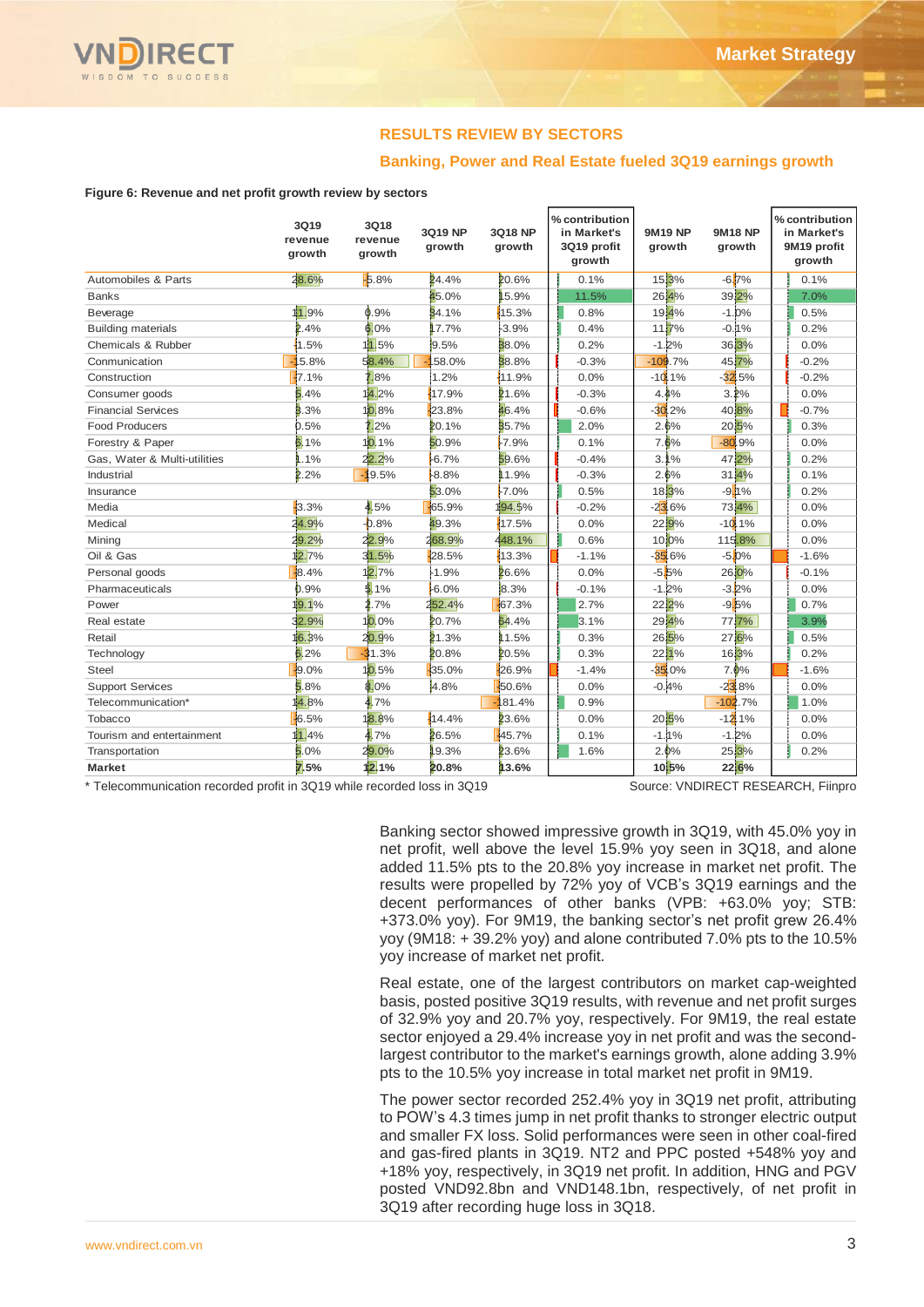

-600%  $-400%$ -200% 0% 200% 400% 600% 800% 1000%

The consumer-related sectors maintained strong growth momentum. 3Q19 earnings of retailers grew 21.3% yoy (vs. 11.5% yoy increase in 3Q18) thanks to a robust network expansion. Meanwhile top FMCG producers (e.g.: VNM: +5.7% yoy, SAB +22.1% yoy) showed strong recovery against the disappointing performance in the same period last year.

On the other side, 3Q19 market results were offset by earnings drags from: Communication (-158%), Media (-66%), Steel (-35.0%), Oil & Gas (-28.5%) and Financials Services (-23.8%). The lacklustre performance of Oil & Gas sector was mainly due to lower crude oil price but higher other expenses. We believe the weak liquidity of equity market in 9M19 has dented the bottomlines of Financial Services stocks, most of which are securities brokerages.



**Figure 7: Contributions to market's 3Q19 NP growth by stocks Figure 8: Contributions to market's 9M19 NP growth by stocks**



Source: VNDIRECT RESEARCH, FiinPro

Source: VNDIRECT RESEARCH, FiinPro

#### **We saw gross margin improves across various sectors in 3Q19**

We estimate that market GM climbed to 17.8% in 3Q19, +0.7% pts qoq.

Real estate's GM jumped to 34.2% in 3Q19, from an average of 27.0% in the past four quarters, thanks mainly to VHM's 3Q19 GM that expanded 17.7% pts to 62.0% from 43.7% in 2Q19. Food producer and Beverage sectors also enjoy higher GM in 3Q19 thanks to products premiumisation progress and reduced packing costs as oil price slumped in 3Q19. The transportation sector witnessed gross profit margin improved thanks to lower oil price. The power sector posted higher 3Q19 GM thanks to a higher utilisation rate of coal and gas-fired power plants amid El Nino-induced weather. The technology sector saw strong improvement in 3Q19 GM, mainly thanks to FPT's 1.4% pts expansion in 3Q19 GM to 39.2%, from 37.8% in 2Q19.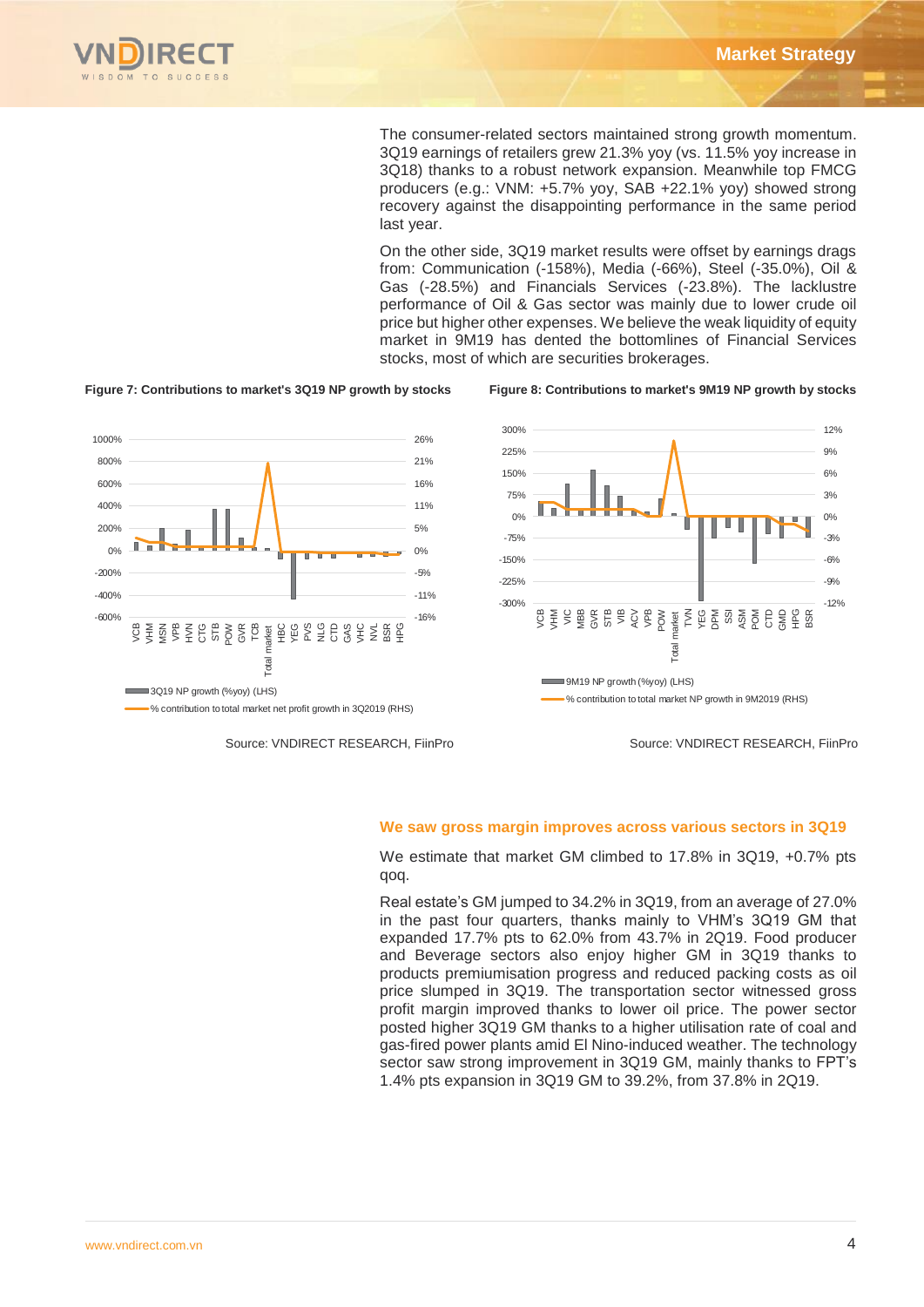

#### **Figure 9: Gross margin performance of sectors**

|                                                                                                                               | 3Q18               | 4Q18                                                | <b>1Q19</b>                                   | 2Q19                                        | 3Q19           |                                                                                                                                                                                                                                                                                                                                                                                                                                                                                                                                                                                                    |
|-------------------------------------------------------------------------------------------------------------------------------|--------------------|-----------------------------------------------------|-----------------------------------------------|---------------------------------------------|----------------|----------------------------------------------------------------------------------------------------------------------------------------------------------------------------------------------------------------------------------------------------------------------------------------------------------------------------------------------------------------------------------------------------------------------------------------------------------------------------------------------------------------------------------------------------------------------------------------------------|
| Retail                                                                                                                        | 14.3%              | 15.0%                                               | 15.2%                                         | 15.0%                                       | 16.3%          |                                                                                                                                                                                                                                                                                                                                                                                                                                                                                                                                                                                                    |
| Real estate                                                                                                                   | 29.2%              | 24.1%                                               | 23.8%                                         | 30.9%                                       | 34.2%          |                                                                                                                                                                                                                                                                                                                                                                                                                                                                                                                                                                                                    |
| Beverage                                                                                                                      | 21.6%              | 20.6%                                               | 22.2%                                         | 24.7%                                       | 24.8%          |                                                                                                                                                                                                                                                                                                                                                                                                                                                                                                                                                                                                    |
| <b>Financial services</b>                                                                                                     | 59.0%              | 37.9%                                               | 55.9%                                         | 45.5%                                       | 54.2%          |                                                                                                                                                                                                                                                                                                                                                                                                                                                                                                                                                                                                    |
| Transportation<br>Pharmaceuticals                                                                                             | 16.2%<br>19.6%     | 13.7%<br>21.6%                                      | 17.7%<br>19.1%                                | 14.5%<br>19.3%                              | 17.1%<br>19.4% |                                                                                                                                                                                                                                                                                                                                                                                                                                                                                                                                                                                                    |
| Personal goods                                                                                                                | 14.1%              | 11.7%                                               | 12.8%                                         | 13.0%                                       | 12.8%          |                                                                                                                                                                                                                                                                                                                                                                                                                                                                                                                                                                                                    |
| Industrial                                                                                                                    | 9.8%               | 12.1%                                               | 12.5%                                         | 9.1%                                        | 9.9%           |                                                                                                                                                                                                                                                                                                                                                                                                                                                                                                                                                                                                    |
| Consumer goods                                                                                                                | 18.0%              | 17.8%                                               | 18.9%                                         | 19.8%                                       | 18.5%          |                                                                                                                                                                                                                                                                                                                                                                                                                                                                                                                                                                                                    |
| Chemicals & Rubber                                                                                                            | 15.4%              | 15.2%                                               | 14.6%                                         | 14.8%                                       | 15.8%          |                                                                                                                                                                                                                                                                                                                                                                                                                                                                                                                                                                                                    |
| Mining                                                                                                                        | 11.5%              | 15.5%                                               | 11.8%                                         | 11.9%                                       | 8.1%           |                                                                                                                                                                                                                                                                                                                                                                                                                                                                                                                                                                                                    |
| Steel                                                                                                                         | 9.8%               | 7.6%                                                | 8.5%                                          | 9.8%                                        | 8.6%           |                                                                                                                                                                                                                                                                                                                                                                                                                                                                                                                                                                                                    |
| Gas, Water & Multi-utilities                                                                                                  | 22.1%              | 21.4%                                               | 20.9%                                         | 20.3%                                       | 21.7%          |                                                                                                                                                                                                                                                                                                                                                                                                                                                                                                                                                                                                    |
| Automobiles & Parts                                                                                                           | 9.0%<br>28.6%      | 7.8%                                                | 7.8%                                          | 8.7%                                        | 9.5%<br>35.4%  |                                                                                                                                                                                                                                                                                                                                                                                                                                                                                                                                                                                                    |
| Technology<br>Power                                                                                                           | 14.9%              | 27.4%<br>17.4%                                      | 33.5%<br>15.1%                                | 29.3%<br>14.8%                              | 15.5%          |                                                                                                                                                                                                                                                                                                                                                                                                                                                                                                                                                                                                    |
| Oil & Gas                                                                                                                     | 6.9%               | 3.9%                                                | 7.6%                                          | 5.4%                                        | 5.2%           |                                                                                                                                                                                                                                                                                                                                                                                                                                                                                                                                                                                                    |
| Food producers                                                                                                                | 27.7%              | 25.1%                                               | 27.1%                                         | 25.5%                                       | 26.4%          |                                                                                                                                                                                                                                                                                                                                                                                                                                                                                                                                                                                                    |
| Conmunication                                                                                                                 | 36.9%              | 48.4%                                               | 24.8%                                         | 23.2%                                       | 23.9%          |                                                                                                                                                                                                                                                                                                                                                                                                                                                                                                                                                                                                    |
| Telecommunication                                                                                                             | 35.8%              | 35.9%                                               | 41.9%                                         | 38.9%                                       | 38.9%          |                                                                                                                                                                                                                                                                                                                                                                                                                                                                                                                                                                                                    |
| Construction                                                                                                                  | 11.8%              | 10.9%                                               | 12.4%                                         | 11.2%                                       | 12.2%          |                                                                                                                                                                                                                                                                                                                                                                                                                                                                                                                                                                                                    |
| <b>Building materials</b>                                                                                                     | 17.5%              | 18.6%                                               | 17.7%                                         | 19.6%                                       | 19.2%          |                                                                                                                                                                                                                                                                                                                                                                                                                                                                                                                                                                                                    |
| <b>Market</b>                                                                                                                 | 15.7%              | 14.9%                                               | 15.1%                                         | 17.1%                                       | 17.8%          |                                                                                                                                                                                                                                                                                                                                                                                                                                                                                                                                                                                                    |
|                                                                                                                               |                    |                                                     |                                               |                                             |                | Source: VNDIRECT RESEARCH, Fiinpro                                                                                                                                                                                                                                                                                                                                                                                                                                                                                                                                                                 |
|                                                                                                                               |                    | <b>MIGHT BE A BLIP</b>                              |                                               |                                             |                | <b>MARKET OUTLOOK: MARKET SENTIMENT IMPROVED</b><br><b>BUT</b><br>The VN-INDEX successfully broke the 1,000-pt level on 1 <sup>st</sup> Nov, the                                                                                                                                                                                                                                                                                                                                                                                                                                                   |
| Figure 10: TTM P/E of regional markets<br>20.0<br>18.0<br>16.0<br>14.0                                                        |                    | quite fair compared to regional peers, in our view. | 1200<br>1100<br>1000                          | Figure 11: VN-INDEX performance and TTM P/E |                | tension. The index is currently trading at TTM P/E of 16.8x, which is<br>24<br>22<br>20                                                                                                                                                                                                                                                                                                                                                                                                                                                                                                            |
| 12.0<br>10.0<br>8.0<br>6.0<br>4.0<br>2.0<br>0.0<br>Trailand<br>Philliphes<br>Median<br>Taiwan<br>Japan<br>Vietnam<br>Malaysia | Korea<br>Indonesia | Sirgapore<br>Chima                                  | 900<br>800<br>700<br>600<br>500<br>OG/06/2017 | deigeizore<br>ogiloizori<br>06/02/2018      | OGI1012018     | 18<br>16<br>14<br>12<br>10<br>OGIO22019<br>deige/2019<br>Deitorpie                                                                                                                                                                                                                                                                                                                                                                                                                                                                                                                                 |
|                                                                                                                               |                    | Source: BLOOMBERG                                   |                                               |                                             | VN-INDEX       | $-$ TTM P/E<br>Source: BLOOMBERG                                                                                                                                                                                                                                                                                                                                                                                                                                                                                                                                                                   |
|                                                                                                                               |                    |                                                     |                                               |                                             |                | We believe that a strong uptrend across the market is unlikely as the<br>market still lacks stronger catalysts to lift the index higher like the<br>period Aug 2017 - Apr 2018. We see that there will be no attractive<br>IPO deals (only Masan Meatlife) towards year-end. In addition, the<br>possibility of raising foreign ownership limit (FOL) or passing amended<br>securities laws is unlikely to happen in the near future. We forecast the<br>VN-INDEX to trade in the range of 1,010-1,050 pts in the second half<br>of 4Q19. The market's main growth drivers come from banking, real |

# **MARKET OUTLOOK: MARKET SENTIMENT IMPROVED BUT MIGHT BE A BLIP**



#### **Figure 10: TTM P/E of regional markets Figure 11: VN-INDEX performance and TTM P/E**



#### Source: BLOOMBERG Source: BLOOMBERG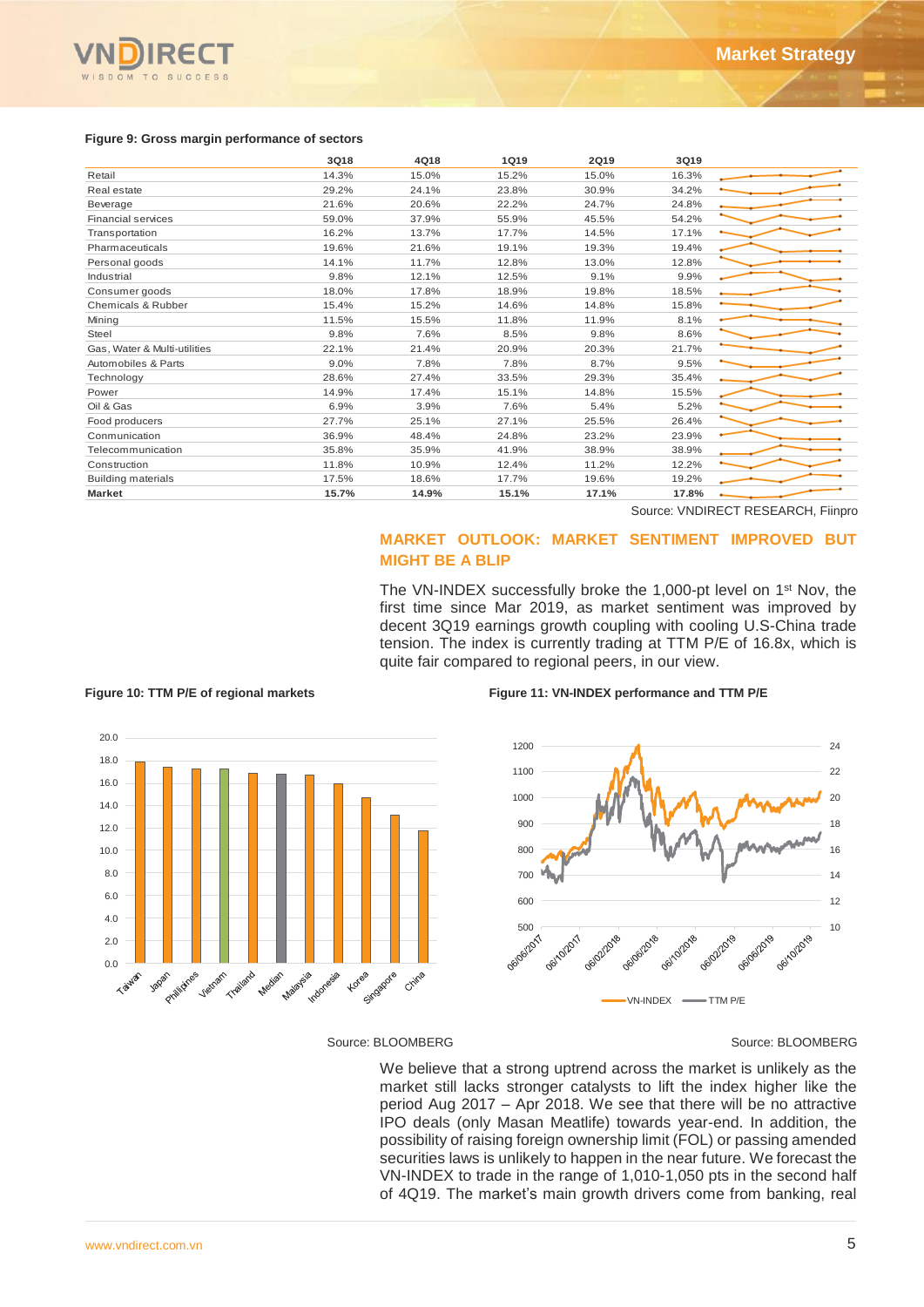

estate and consumption-related sectors. We still focus on some potential names for medium-term horizon trading:

- Retailers, like VRE (ADD, TP VND43,900) and MWG (HOLD, TP VND140,700) experienced another solid growth on the back of network expansion, while FMCG (VNM: ADD, TP155,600) enjoyed high consumer confidence index and product portfolio upgrading.
- A few property developers (NLG: ADD, TP39,600; VHM: HOLD, TP104,300) might get back to the central stage as high-rise projects will be launched for sale since 4Q after a long time pending due to a delay in licence approval.
- We prefer banks with good asset quality and well-positioning to offset the challenges of rising funding costs. ACB (ADD, TP30,400) and MBB (ADD, TP31,500) remain our top pick.
- In the power sector, we like PV Power (POW: ADD, TP VND18,334) thanks to its diverse portfolio of eight plants, with a total capacity of 4,208MW and well-positioning to offset the challenges of El Nino-induced weather and rising fuel costs at gasfired power plants.